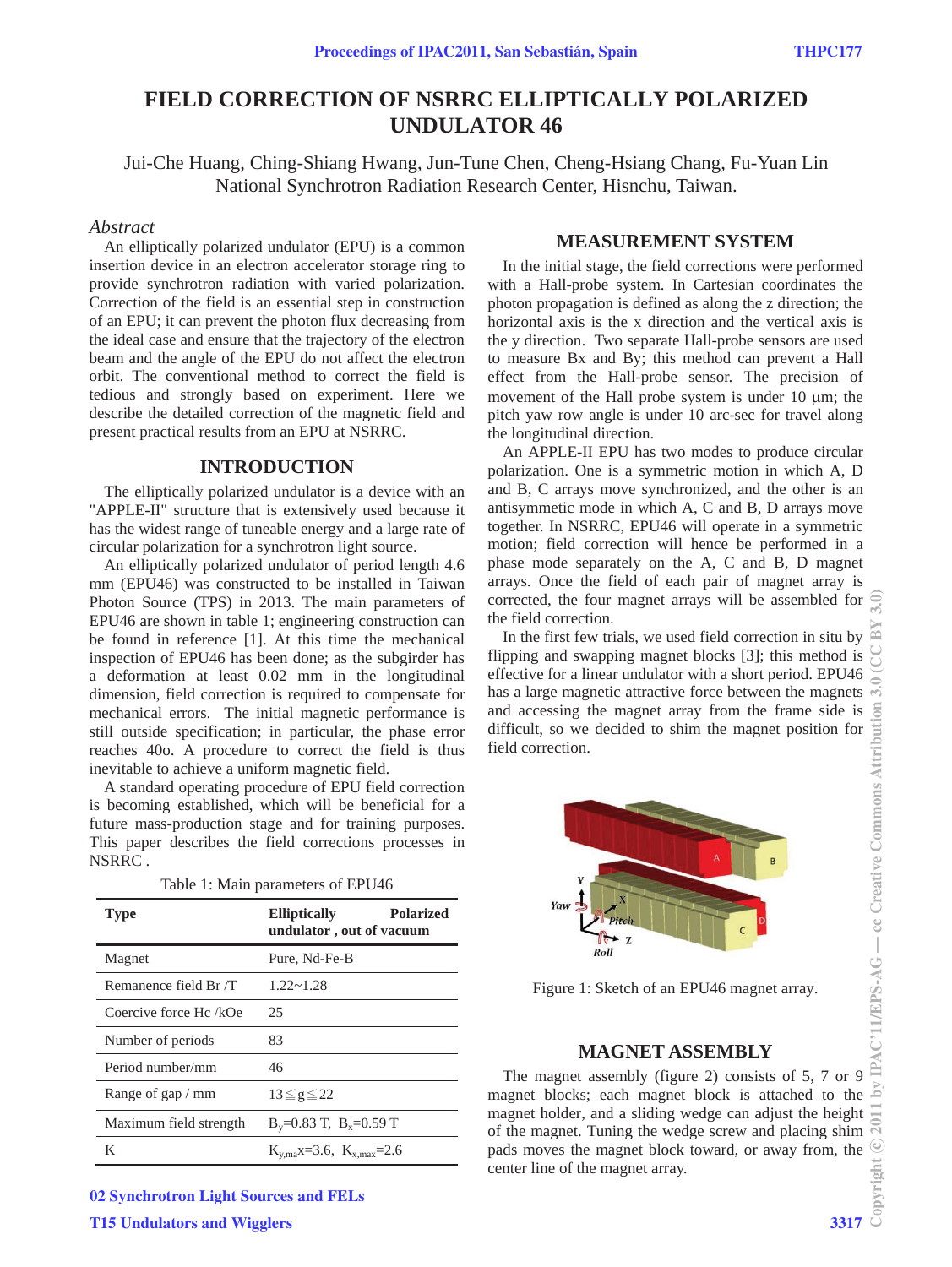The dovetail of the magnet base assembly mates with the dovetail of the subgirder. The brass keeper backed up with M5 set screws is used to tighten the magnet base and the subgirder; details are shown in Figure 3. The large torque (over 35 kgf-cm) firmly fixed the magnet base and the subgirder, but it caused many troubles on the screw strip. Various smaller torques were tested with assembly repeatability and reproducibility of the magnetic performance; 20 kgf-cm was determined to yield sufficient reproducibility and the set screws have less trouble on the strip.



Figure 2: Magnet Assembly [2].



Figure 3: Dovetail of the EPU46 magnet array [2].

### **ASSEMBLY REPEATABILITY**

The repeatability of the magnetic performance is important; a special tool was therefore used during the assembly to keep the magnet block tightly pressed. The repeatability tests were measured for the most important temperature, which is controlled at 25+0.5 oC. The repeatability of  $dI_{x,y}/I$  was measured to have a maximum deviation 0.2 %.

#### **ERROR OF MAGNET MANUFACTURE**

Errors in the manufacture of the magnets might cause deviations from an ideal field profile; these errors include magnet size, magnetization direction and permeability, but only the size error is readily compensated with mechanical solutions. The manufacturing tolerance of the magnet block was specified as +0.05 mm; measurements of the magnet assembly size show a maximum deviation 0.2 mm from an ideal designed value. To solve this problem, a sorting technique was applied to the magnet assembly arrangement, and aluminium spacers 0.1~0.2 mm thick were placed between magnets to diminish the misalignment error between the A,C and B,D magnet arrays. The results of variation of dIy/I in various phase modes are shown in figure 4. Without the spacer correction, dIy/I varies with the phase mode. After the correction, only a few poles have local misalignment problems, but increasing the spacing between magnets longitudinally does not alter dIy/I characteristics for phase mode equal to 0. The Bx field is less sensitive to misalignment errors of the magnet array.

# **FIELD CORRECTION**

The designed space between magnet arrays A,B and C,D is 0.7 mm; a large space deteriorates the region of effective field of the transverse magnetic field. A small gap results in a large attractive force. For these reasons and consideration of the size of the vacuum chamber, there is only 0.15 mm in vertical and horizontal directions for shimming. In the case of EPU46, if dBx,y/B is over 2 %, the space is insufficient for shimming and this magnet block must be replaced.

The deviation of the half period integral at each pole was measured at an on-axis position; the half period integral  $\lambda u/2 \le z \le z + \lambda u/2$  is calculated with equation 1.



Figure 4: Correction for magnet array misalignment.

$$
ES(n) = \sum_{m=1}^{n} \left( \frac{|I_n| - }{}\right)_m
$$
 (1)

Where 
$$
I_{n(x,y)} = \int_{Z}^{Z + \frac{\lambda u}{2}} B_{x,y} dz
$$

in which n indicates the n'th pole.

The phase error is calculated with equation 2 [4]; a large phase error results in a flux spectrum intensity smaller than the ideal case, especially in the high harmonics. The phase error shall therefore be kept as small as possible.

$$
\Delta \phi = \frac{2\pi}{\beta} \frac{\delta s}{\lambda_r} \tag{2}
$$

in which  $\beta$  is the ratio of velocities of the electron and light,  $\lambda r$  is the radiation wavelength and  $\delta s$  is the standard deviation of the trajectory length in a half period.

The accumulated integral deviation is calculated in equation 2 of Tanaka et al [3] that describes the accumulation of the integral deviation as an error storage,